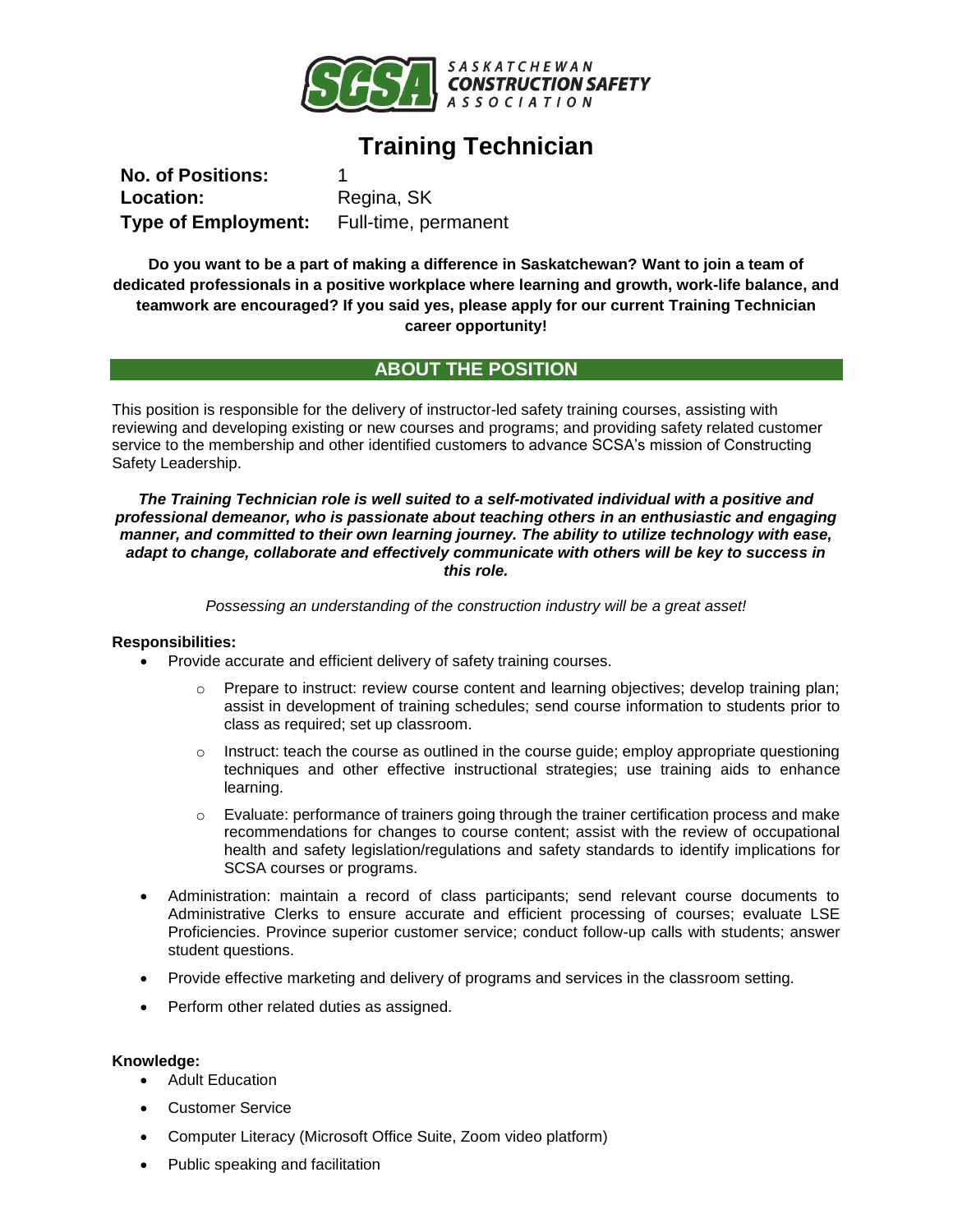## **Required Competencies:**

- Accuracy and consistency in presenting course material
- Effective customer service, interpersonal and communication skills.
- Excellent planning and organizational skills including the ability to prioritize and effectively manage time.
- Ability to work independently, within a team environment and with minimal supervision.
- Ability to assist in research, evaluation, and development of solutions to customer service needs.

## **Required Education/Certifications & Experience:**

- Certificate or diploma in Adult Education.
- Three years of experience in an adult education training environment.
- A suitable combination of education, training, and experience will be considered.

#### *The following qualifications would be considered assets in this role.*

- National Construction Safety Officer (NCSO) or National Health and Safety Administrator (NHSA) designation.
- Experience working in the construction industry.

#### **Conditions of Employment:**

- This position will require travel within the province.
- The successful candidate will be required to provide proof of a valid driver's license and provide a driver's abstract.
- An acceptable criminal record check is a condition of employment.

# **HOW TO APPLY**

This position posting will remain open until filled, however, those who are interested are encouraged to apply by **Monday, July 4, 2022.** 

# **To apply, please fill out the [SCSA Employment Application](https://forms.office.com/r/zLzw6wBDMv) and submit your resume and cover letter to [careers@scsaonline.ca.](mailto:careers@scsaonline.ca)**

For all position and application inquiries please contact Camille Flavel, Human Resources Assistant at 306-525-0175 ext. 249 or [careers@scsaonline.ca.](mailto:careers@scsaonline.ca)

Thank you for your interest in this career opportunity, only those selected for the interview process will be contacted.

# **COMPENSATION INFORMATION:**

- \$50,790 \$76,185 annual salary
- Paid health, dental, and vision benefits premium includes family coverage
- Contributory RRSP program
- Support for professional development we want our employees to continue to learn and grow!
- Supported work/life balance including our EDO program get every other Friday off!
- Paid vacation and sick leave